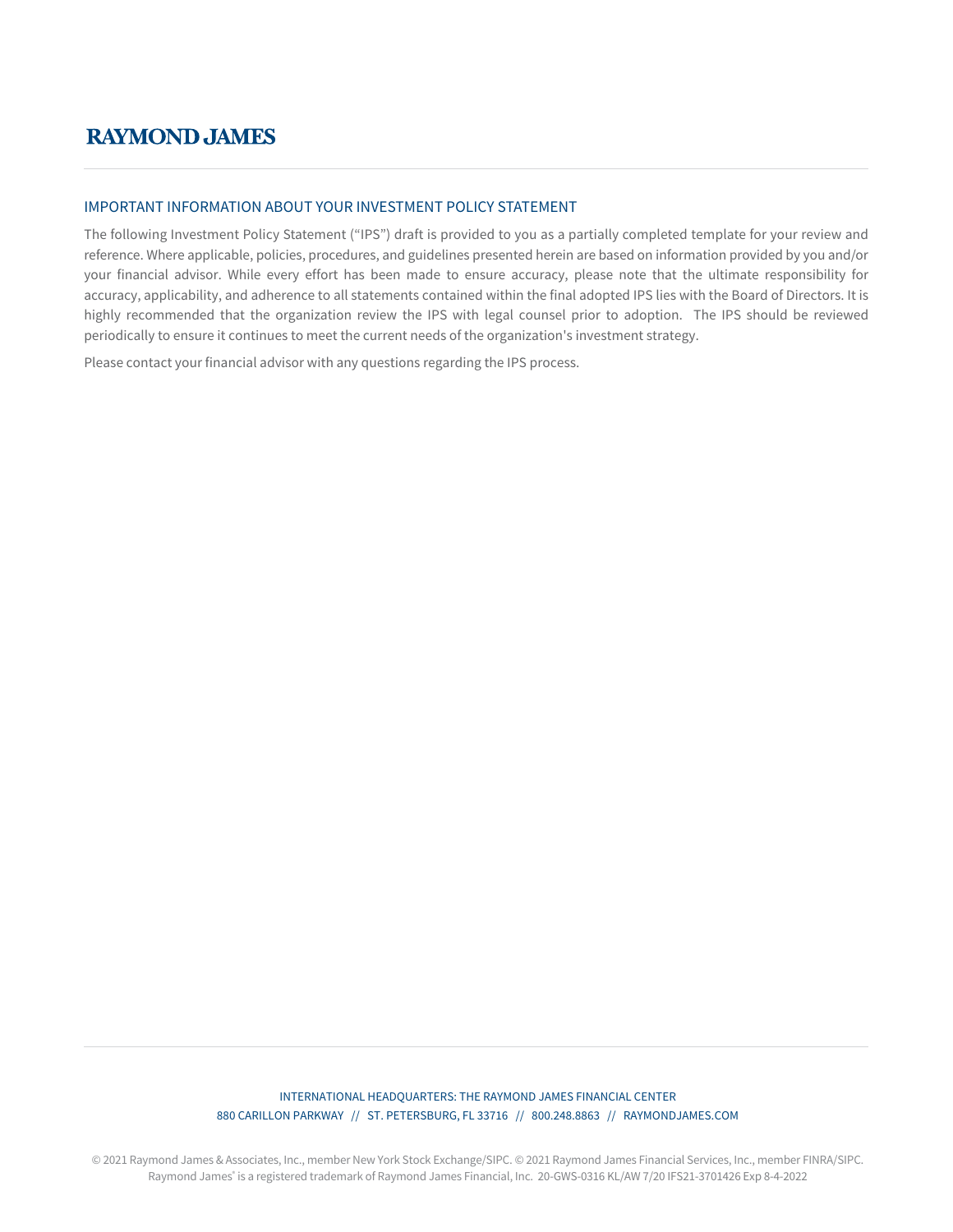# Investment Policy Statement

# <<client>>

Approved on:  $\frac{1}{\sqrt{2}}$  /  $\frac{1}{\sqrt{2}}$  by Board of Directors

This investment policy statement should be reviewed and updated at least annually. Any changes to this policy should be communicated in writing on a timely basis to all interested parties.

# I. SCOPE AND PURPOSE

This section defines the organization and structure of the investment program. It includes key information about the fund, including type of institution (private or public foundation, endowment, etc.), its intent, objectives, spending policy and the assets currently in the fund.

# A. EXECUTIVE SUMMARY

| Institution mailing address:                                                                                     | Type of institution:<br>Foundation<br>Endowment                                  |  |  |
|------------------------------------------------------------------------------------------------------------------|----------------------------------------------------------------------------------|--|--|
|                                                                                                                  |                                                                                  |  |  |
|                                                                                                                  | Association<br>Nonprofit                                                         |  |  |
| and the control of the control of the control of the control of the control of the control of the control of the |                                                                                  |  |  |
|                                                                                                                  |                                                                                  |  |  |
| Mission or charitable intent of institution:                                                                     | ,我们也不能会在这里,我们的人们就会不能会在这里,我们也不能会不能会不能会不能会不能会不能会不能会。""我们的人们,我们也不能会不能会不能会不能会不能会不能会不 |  |  |
|                                                                                                                  |                                                                                  |  |  |
|                                                                                                                  |                                                                                  |  |  |
| <b>B. BACKGROUND</b>                                                                                             |                                                                                  |  |  |

Date of establishment:  $\frac{1}{2}$  /  $\frac{1}{2}$ 

The <<client>> is a <<account type>> established in <<month and year>> <<client specific details, mission, service, etc.>>. The <<client>> currently receives an average of \$<<dollars>> per year in donations, and the current spending policy provides a <<percent>>% annual distribution. This distribution is used to offer <<client specific details>>.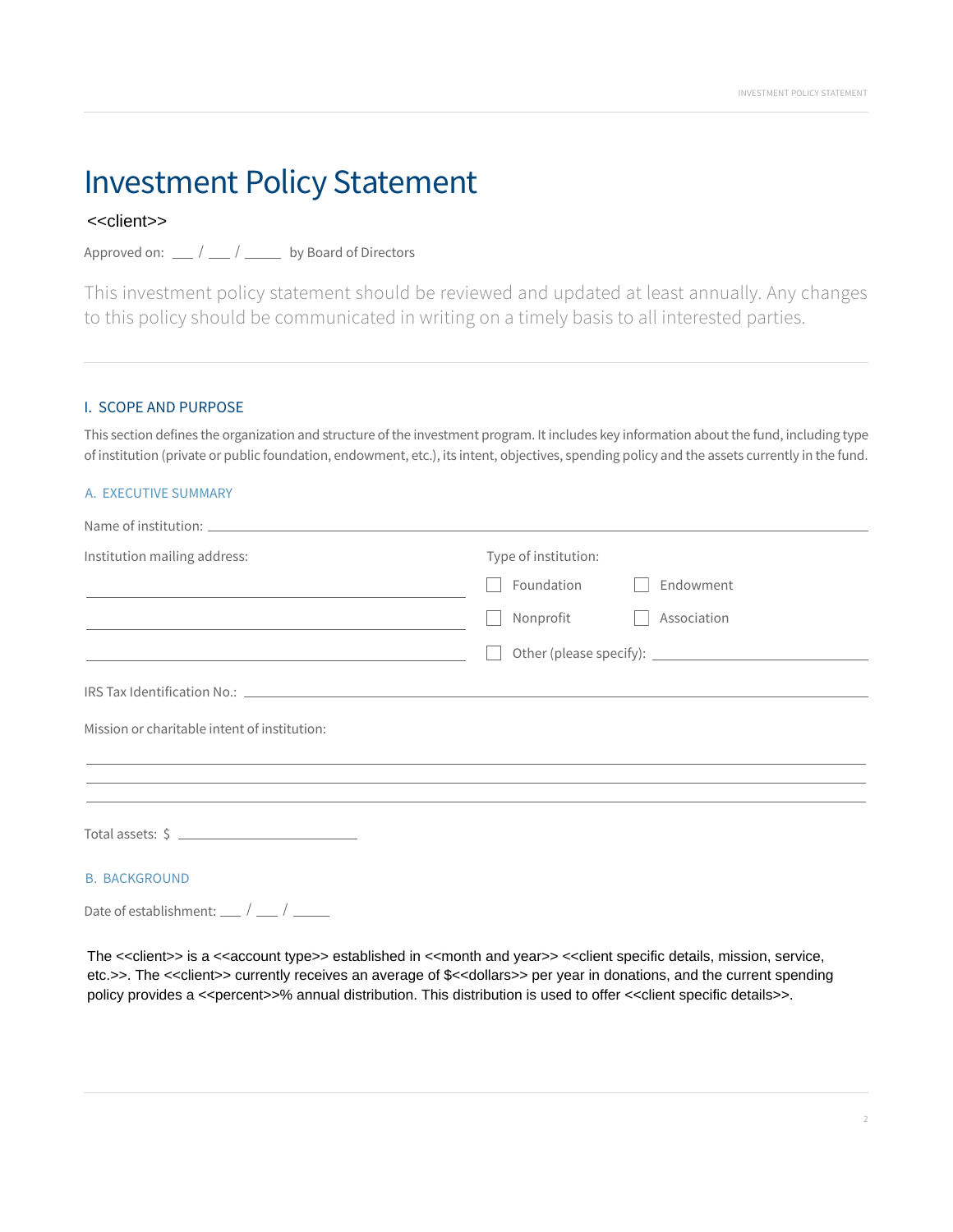# C. INTENT OF THE IPS

The purpose of this investment policy statement (IPS) is to assist the **Board of Directors** in effectively supervising, monitoring and evaluating the investment of the fund assets. Simply put, this IPS outlines a philosophy and attitude that will guide the investment management of the assets toward the desired results. It is intended to be specific and meaningful while remaining flexible enough to be practical. Any changes in investment policy should be in writing and communicated to all parties.

| <b>D. OBJECTIVES OF FUND</b>                                                     |                           |     |  |  |  |
|----------------------------------------------------------------------------------|---------------------------|-----|--|--|--|
| Fund objective:                                                                  |                           |     |  |  |  |
| Growth and Income<br>Growth<br>Income<br>$\vert \ \ \vert$                       | Capital Preservation      |     |  |  |  |
| $\Box$                                                                           |                           |     |  |  |  |
| Total return objective: _____ % annually                                         |                           |     |  |  |  |
| Time horizon: ______ years                                                       |                           |     |  |  |  |
| Ability to take risk:                                                            | Willingness to take risk: |     |  |  |  |
| High<br>Medium<br>$\Box$<br>Low                                                  | High<br>Medium            | Low |  |  |  |
| Maximum acceptable annual loss % (if applicable): ______________________________ |                           |     |  |  |  |
| General description of the fund's overall investment objectives:                 |                           |     |  |  |  |
|                                                                                  |                           |     |  |  |  |

# E. SPENDING POLICY

The Uniform Prudent Management of Institutional Funds Act (UPMIFA) offers additional flexibility in endowment spending. The UPMIFA creates a presumption of imprudence for spending rates greater than 7%.\*

The board may apply a smoothing rule to mitigate the effects of short-term market volatility when calculating annual spending. This rule can be applied to the following (please choose one):

Moving average. The equilibrium spending rate will be applied to an average of the past three years of the portfolio's market values.  $\Box$ 

Preset increment over last year. The level of spending will be increased by <<percent>>% over that of the previous year.

 $\Box$  Judging the need for spending. The board will determine the amount to be spent based on the needs of the recipient organizations.

 $\Box$  Specify other rule to be applied:  $\Box$ 

Spending policy: \_\_\_\_\_ % annually

*\* Private foundations, including family and corporate foundations, require a minimum of 5% spending per year.*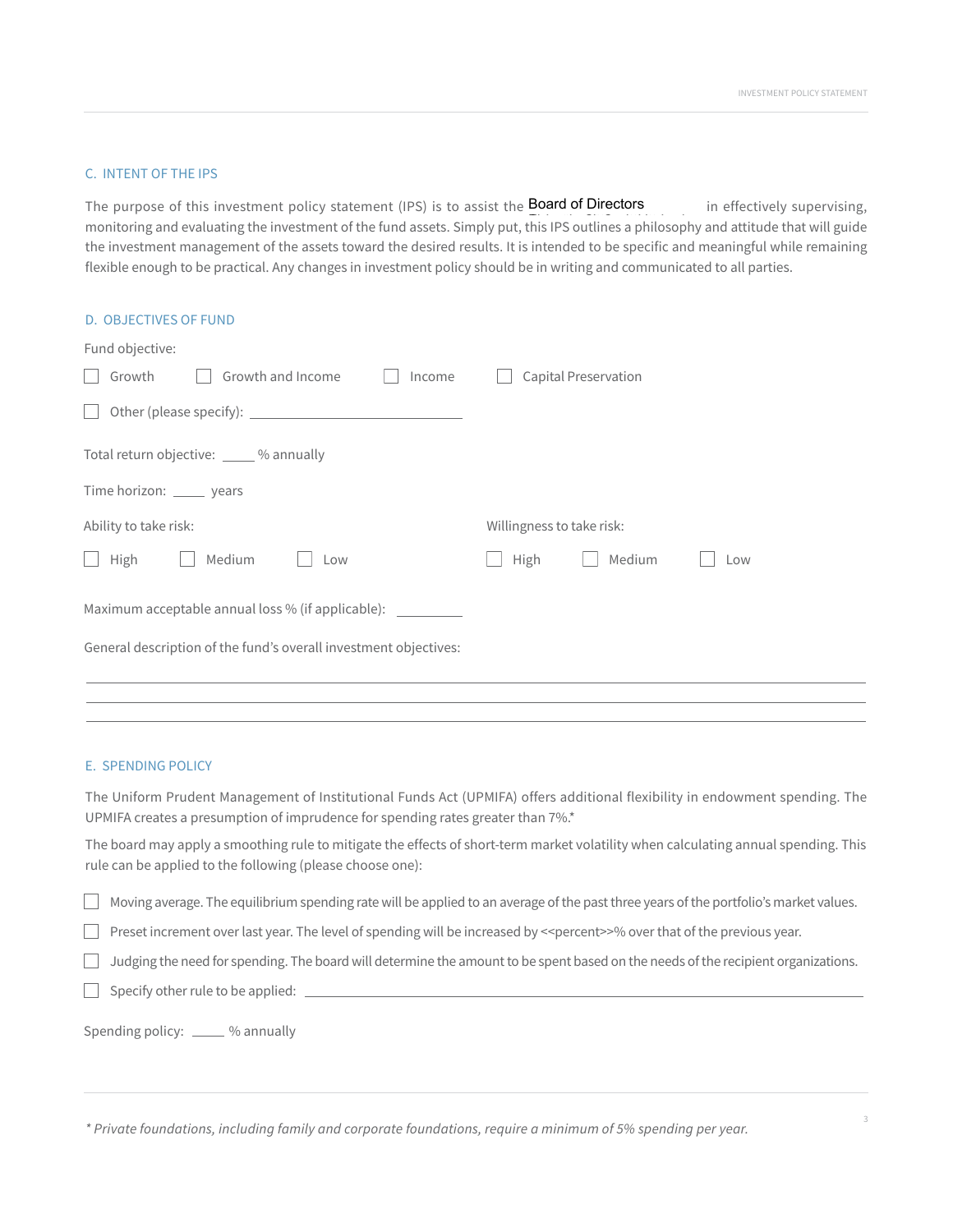# II. GOVERNANCE

This section defines all parties involved with the fund's investments and summarizes their respective responsibilities.

#### A. BOARD OF DIRECTORS/INVESTMENT COMMITTEE RESPONSIBILITIES

The board of directors are fiduciaries responsible for directing and monitoring the investment management of fund assets. As such, the board is authorized to delegate certain responsibilities to professional experts in various fields including, but not limited to, the fund's investment consultant, third-party investment managers, custodians and any additional specialists.

#### B. CONSULTANT RESPONSIBILITIES

The investment consultant may assist the board or investment committee in establishing investment policies, objectives and guidelines; selecting investment options; reviewing investment options over time; measuring and evaluating investment performance; and other related tasks.

#### C. INVESTMENT MANAGER RESPONSIBILITIES

If selected, the investment manager(s) has discretion to purchase, sell or hold specific investments that will be used to meet the fund's investment objectives.

#### D. CUSTODIAN RESPONSIBILITIES

The custodian will physically (or through agreement with a sub-custodian) maintain possession of securities owned by the fund, collect dividend and interest payments, redeem maturing securities, and effect receipt and delivery following purchases and sales. The custodian may also perform regular valuation of all assets owned, purchased or sold, as well as movements of assets into and out of the fund accounts as directed by authorized parties.

## E. ADDITIONAL SPECIALISTS RESPONSIBILITIES

Additional specialists such as attorneys, auditors and actuaries may be employed by the board to help meet its responsibilities and obligations of prudently administering fund assets.

# III. INVESTMENT OBJECTIVES & RISK MANAGEMENT

This section defines the investment objectives of the fund as they relate to one or more broad investment objectives. It also covers corresponding performance goals for the overall fund along with each eligible asset class. It should define a policy portfolio with target asset class weightings that align with the fund's risk and return objectives and will serve as the basis for performance and risk evaluations. In addition, this section should include any investment restrictions unique to the fund, as well as investment manager selection and termination criteria.

#### A. ASSET CLASSES

#### *1. Description of asset classes*

**Equities:** The equity asset classes should be maintained at risk levels appropriate for the risk/return expectations given herein. Ultimately, the objective should be to exceed a nationally recognized index measuring the performance of the designated sector over a full market cycle (generally three to five years) net of fees. Investment vehicles may include individual stocks, mutual funds and exchange-traded funds (ETFs). The following definitions will apply for the purposes of this policy: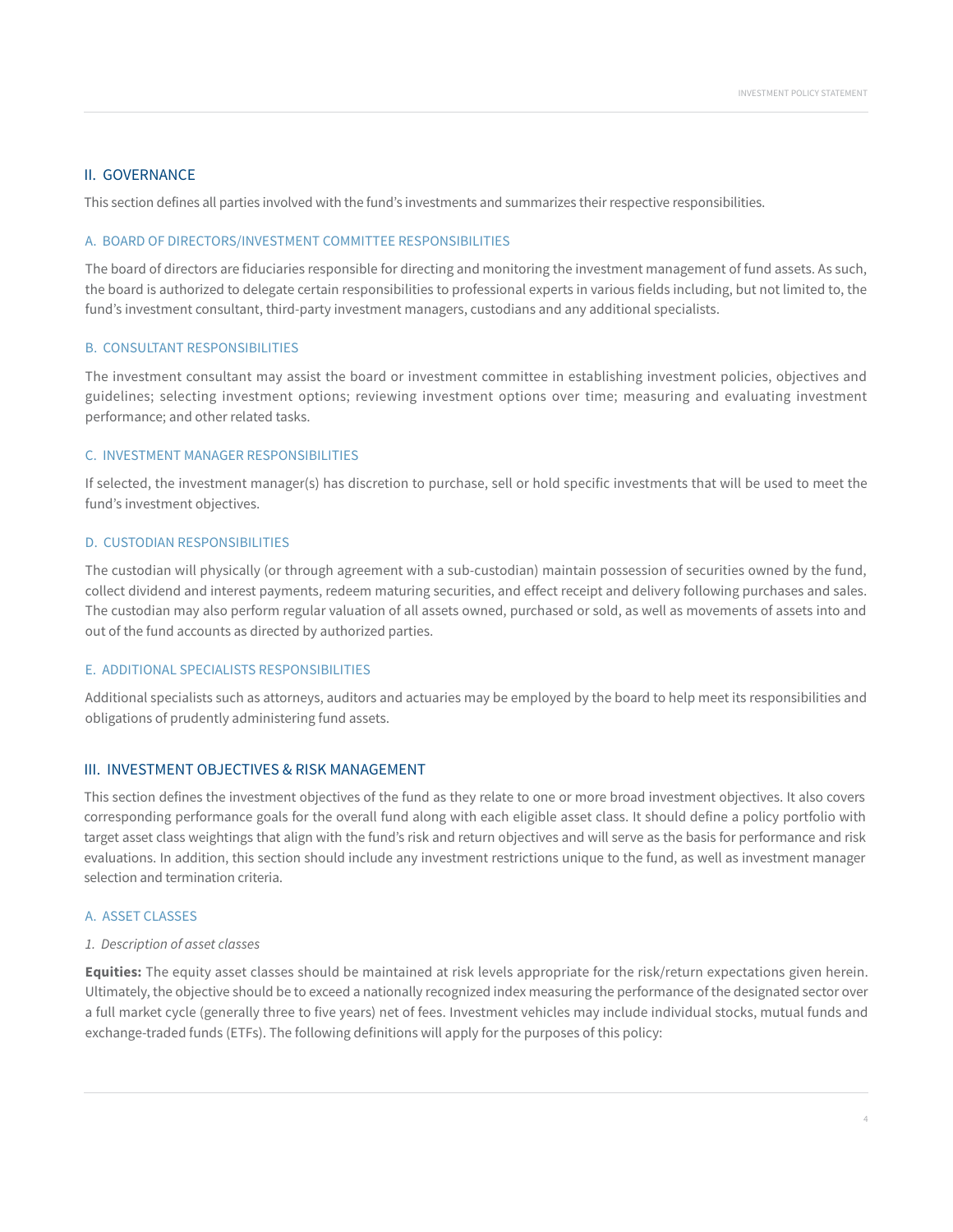| U.S. stocks                    | Stocks of U.S.-based companies, the primary shares of which are traded on a major<br>U.S. exchange.                                                                                                              |
|--------------------------------|------------------------------------------------------------------------------------------------------------------------------------------------------------------------------------------------------------------|
| International stocks           | Stocks of non-U.S.-based companies, the primary shares of which are traded on<br>exchanges outside the U.S. American Depositary Receipts (ADRs) and are considered<br>international stocks.                      |
| <b>Emerging markets stocks</b> | Stocks of non-U.S.-based companies that are expected to grow significantly. Investing<br>in these countries has potential for greater returns, but it also carries more risk than<br>typical domestic investing. |

**Fixed income:** Investments in fixed income securities will be actively managed to pursue opportunities presented by changes in interest rates, credit ratings and maturity premiums. Investment vehicles may include individual bonds, mutual funds and exchangetraded funds (ETFs). The following definitions will apply for the purposes of this policy:

| U.S. government/corporate bonds | Fixed income securities denominated in U.S. dollars issued by the U.S. government,<br>U.S. government agencies or U.S. corporations. |
|---------------------------------|--------------------------------------------------------------------------------------------------------------------------------------|
| High-yield corporate bonds      | Bonds issued by U.S. corporations that are generally rated below BBB/Baa.                                                            |
| International bonds             | Fixed income securities denominated in currencies other than U.S. dollars, Issuers<br>may be both governments and corporations.      |
| Mortgage-backed securities      | A debt security backed by an underlying pool of mortgages.                                                                           |
| <b>Municipal bonds</b>          | Bonds issued by local governmental subdivisions such as cities, towns or counties.                                                   |

**Alternative investments:** Alternative investments refer to investment vehicles and strategies that are not typically included in the asset classes described above. These may include, but are not limited to, hedge funds, managed futures products, commodities and commodity contracts. Investment vehicles may also include mutual funds and exchange-traded funds (ETFs).

**Cash and cash equivalents:** Cash reserves should be invested in short-term (less than one year) fixed income instruments. Appropriate instruments include direct and general obligations of the U.S. government and U.S. government agencies, interestbearing demand or time deposits, certificates of deposit, money market portfolios of FDIC member agencies, commercial paper and repurchase agreements. Investment vehicles may include mutual funds and exchange-traded funds (ETFs).

**Stock exchanges:** To ensure marketability and liquidity, investment managers will purchase equities listed on the following exchanges: New York Stock Exchange, American Stock Exchange and NASDAQ over-the-counter market. If an investment manager determines that there is a benefit or a need to purchase securities listed on other exchanges, they will need written approval from the board.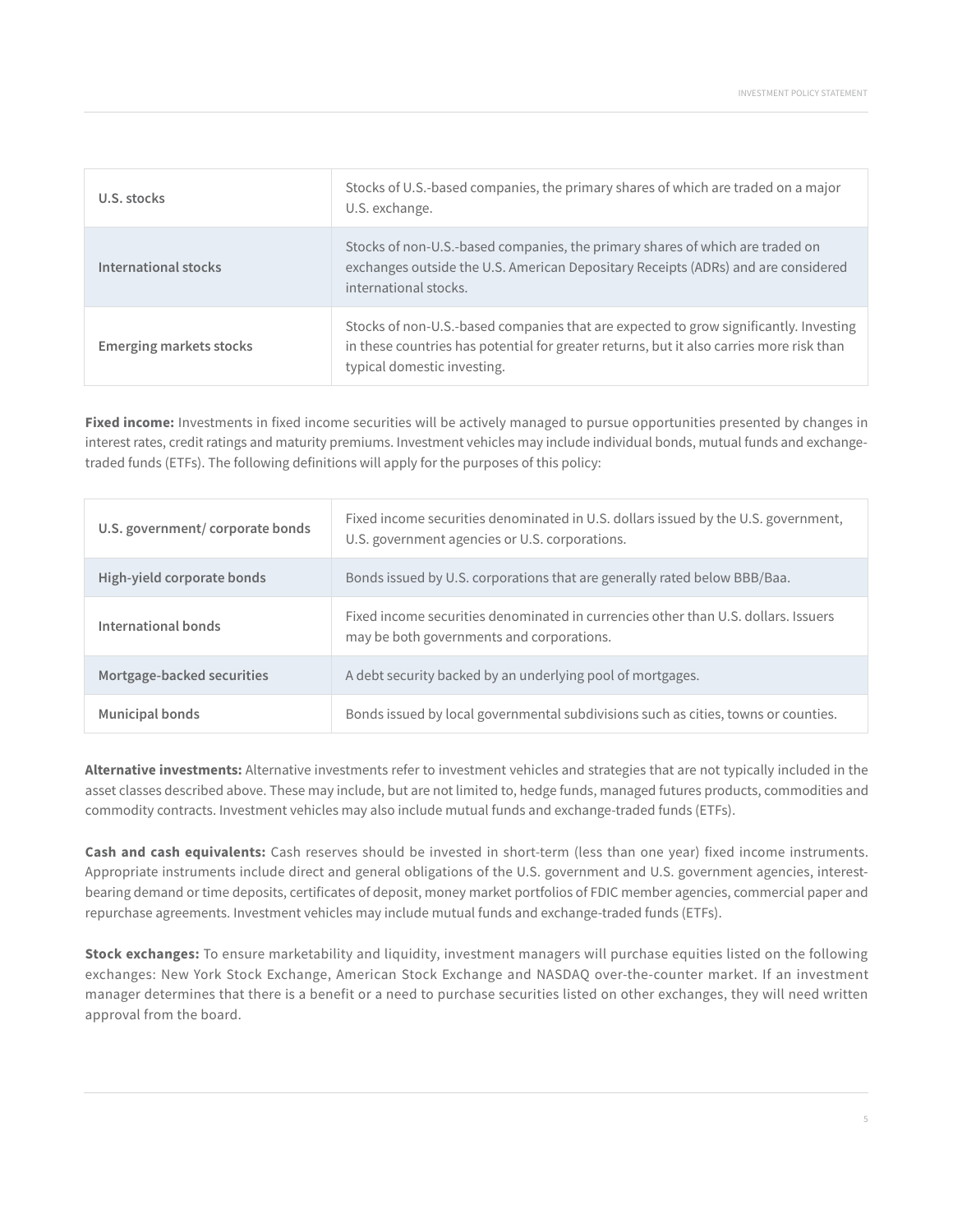# *2. Target asset class weightings and representative indices*

| Asset class                                      | Representative index | Minimum weight                | Maximum weight      | <b>Target weight</b> |  |
|--------------------------------------------------|----------------------|-------------------------------|---------------------|----------------------|--|
|                                                  |                      |                               |                     |                      |  |
|                                                  |                      |                               |                     |                      |  |
|                                                  |                      |                               |                     |                      |  |
|                                                  |                      |                               |                     |                      |  |
|                                                  |                      |                               |                     |                      |  |
|                                                  |                      |                               |                     |                      |  |
|                                                  |                      |                               |                     |                      |  |
|                                                  |                      |                               |                     |                      |  |
|                                                  |                      |                               |                     |                      |  |
| 3. Investment restrictions                       |                      |                               |                     |                      |  |
| Prohibited investments include:                  |                      |                               |                     |                      |  |
| Private placements<br>$\overline{\phantom{0}}$   | Options<br>$\Box$    | Short selling<br>$\mathbf{L}$ | Margin transactions |                      |  |
| П                                                |                      |                               |                     |                      |  |
|                                                  |                      |                               |                     |                      |  |
|                                                  |                      |                               |                     |                      |  |
| Liquidity needs (if applicable):                 |                      |                               |                     |                      |  |
|                                                  |                      |                               |                     |                      |  |
|                                                  |                      |                               |                     |                      |  |
| Legal or regulatory constraints (if applicable): |                      |                               |                     |                      |  |
|                                                  |                      |                               |                     |                      |  |
|                                                  |                      |                               |                     |                      |  |
| Tax considerations (if applicable):              |                      |                               |                     |                      |  |
|                                                  |                      |                               |                     |                      |  |
|                                                  |                      |                               |                     |                      |  |
| Other unique circumstances or considerations:    |                      |                               |                     |                      |  |
|                                                  |                      |                               |                     |                      |  |
|                                                  |                      |                               |                     |                      |  |
|                                                  |                      |                               |                     |                      |  |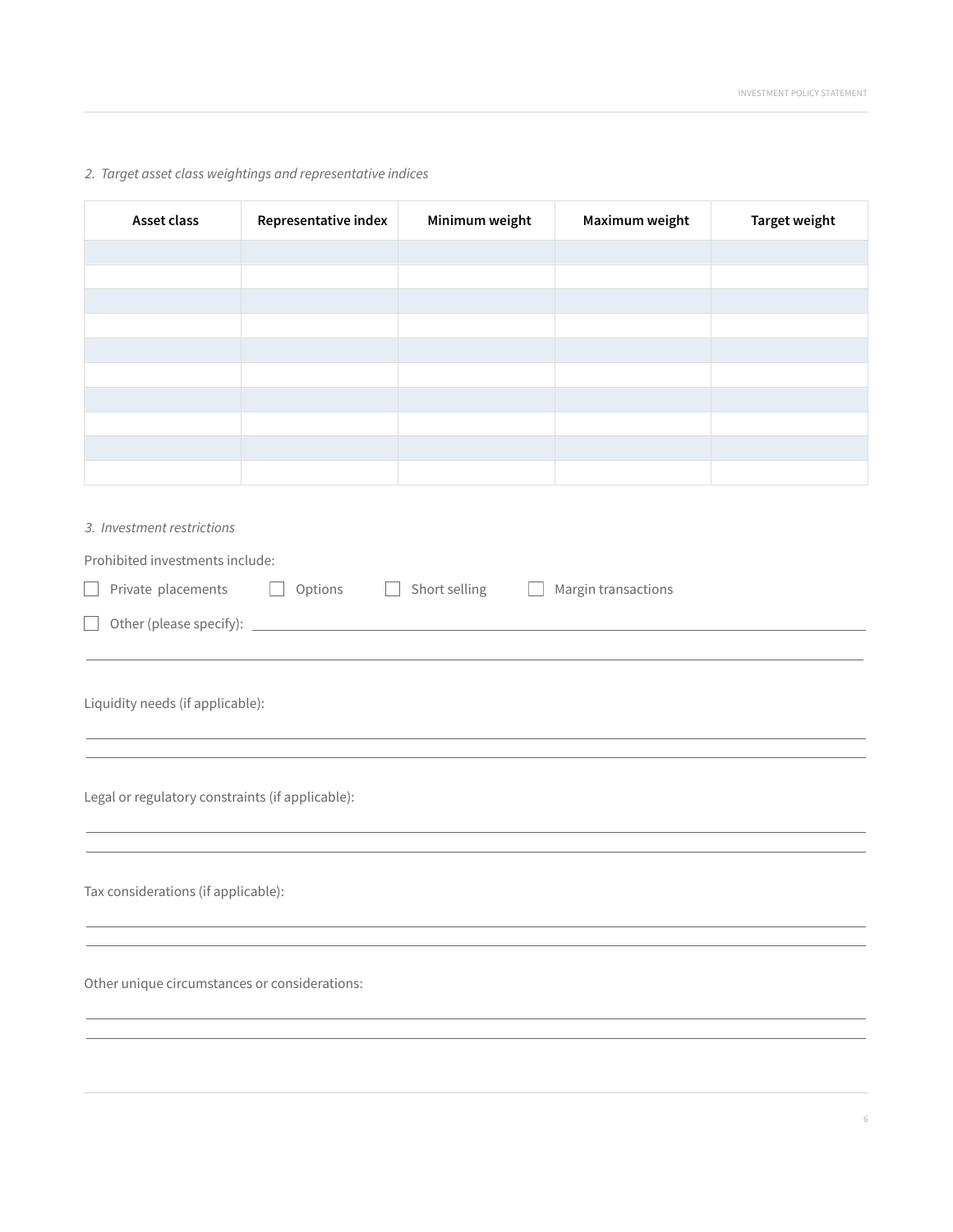## B. INVESTMENT DUE DILIGENCE

#### *1. Minimum requirements for selection*

Selection of investment manager(s) must be based on prudent due diligence procedures. At a minimum, a qualifying investment manager must be a registered investment advisor under the Investment Advisers Act of 1940, or a bank or insurance company.

Other requirements to consider may include, but are not limited to, investment mandate (e.g., large-cap value, multi-strategy hedge fund, etc.), portfolio composition, minimum track record, assets in the strategy, manager tenure, team structure, and additional risk and return parameters.

#### *2. Defined performance criteria*

The investment performance of the portfolio will be measured against commonly accepted performance benchmarks, including:

| Broad market benchmark or blend of benchmarks (please specify) |
|----------------------------------------------------------------|
| Target rate of return (please specify)                         |
| Other (please specify)                                         |

#### *3. Performance monitoring*

Investment managers will be reviewed regularly regarding performance, personnel, strategy, research capabilities, organizational and business matters, and other qualitative factors that may impact the manager's ability to achieve the desired investment results.

Performance reports will be generated and delivered to the client on a quarterly basis.

#### *4. Manager or portfolio termination*

The decision to retain or terminate an investment manager cannot be made by a simple formula. It is the Board's confidence in the investment manager's ability to perform in the future that ultimately determines the retention of a manager or portfolio.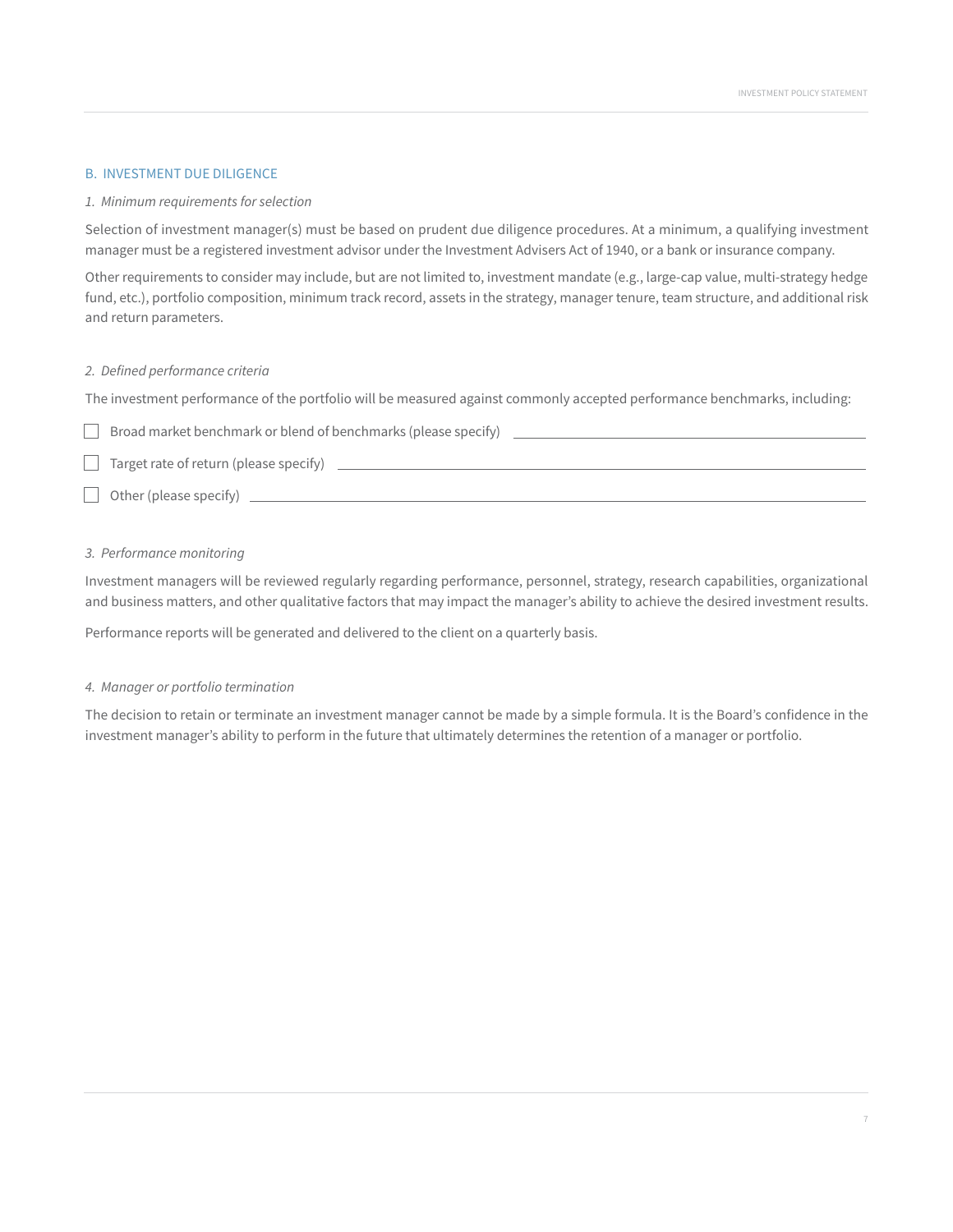# IV. ONGOING REVIEW & MONITORING

This section outlines who is responsible for reviewing the IPS and at what frequency. In addition to covering associated costs, this section also documents the schedule for rebalancing the fund's investments and asset classes back to their target weights.

# A. TIME FRAME FOR IPS REVIEW

The IPS will be reviewed:

Annually

Other (please specify)

The IPS is not expected to change frequently. Additionally, short-term changes in the financial markets should not require adjustments to the IPS.

## B. MONITORING COSTS

Costs associated with the management of the investment program will be reviewed at least:

**Annually** 

#### C. PARAMETERS FOR REBALANCING

The investment allocation will be monitored in a joint effort between the consultant and the investment committee.

Neither the upper nor the lower limit of the asset allocations is intended to require portfolio activity for the sole purpose of complying with the guidelines. However, deviation from these guidelines will be treated as discussion topics.

Rebalancing frequency:

- **Annually**
- Other (please specify)

It is recommended that the target allocation be maintained so that the fund will be able to achieve its long-term goals.

Other (please specify)